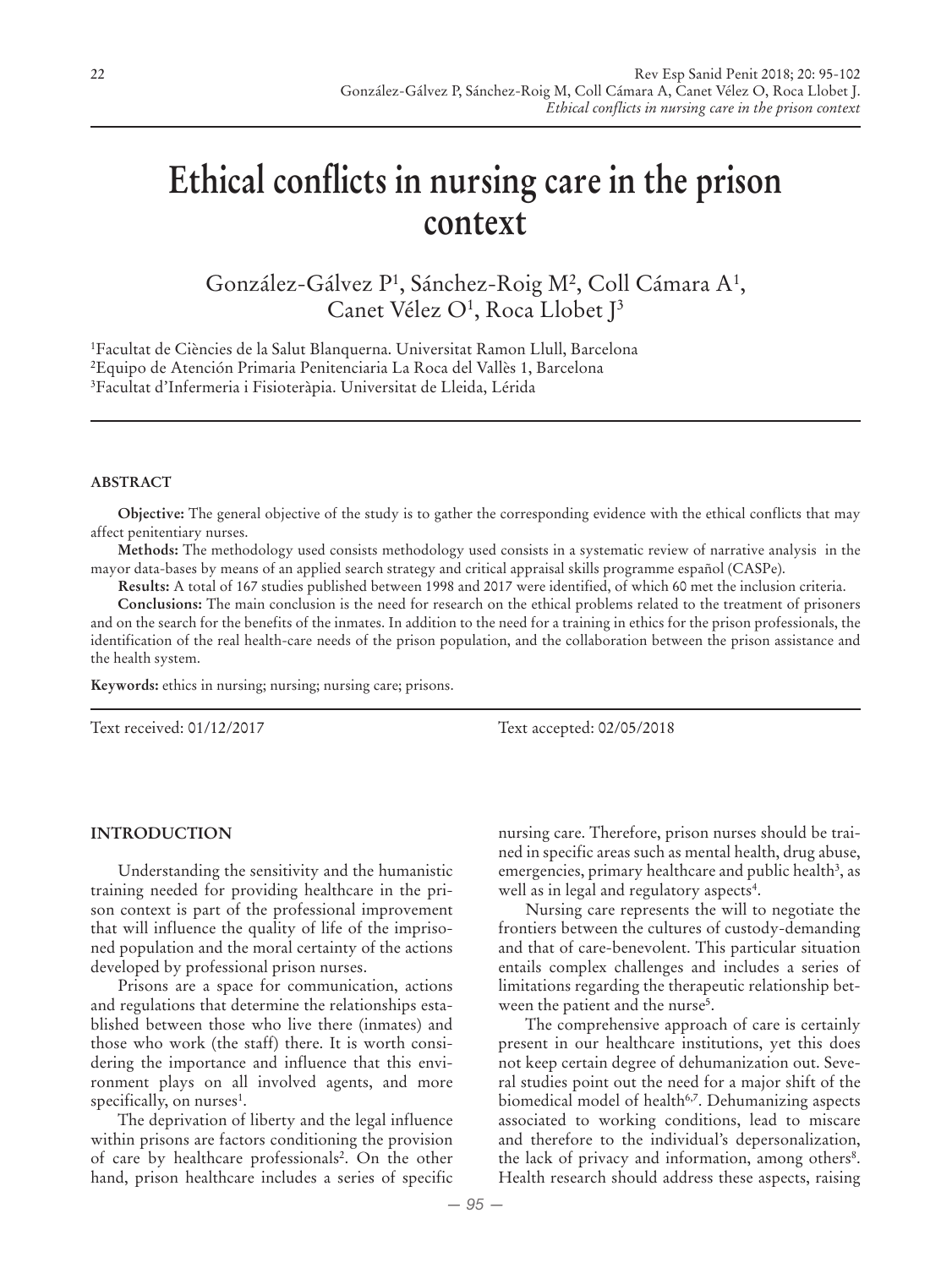awareness on the ethical social and politic implications for nursing professional activity regarding the humanization of care9 .

In view of this situation it is worth considering whether prison nurses face ethical conflicts regarding the provision of care to inmates. To answer this question we intend to review the available bibliography to determine the typology of these conflicts.

## **Objectives**

The main endpoint of the study is to gather the available evidence on ethical conflicts that are likely to affect prison nurses.

We also intend to describe the features of the analyzed publications and identify the main topics addressed in those studies.

## **MATERIAL AND METHODS**

Systematic review of literature to describe the features of the publications<sup>10</sup> addressing the ethical conflicts that prison nurses face during the period between January 1998 and May 2017 and to identify the main topics of such conflicts.

#### **Inclusion criteria**

The documents subject to analysis included the following criteria:

- *Design:* for our review, we accepted quantitative, qualitative and mixed methodologies, including narrative, experimental, quasi-experimental and descriptive designs
- *Type of study:* we included all types of studies, from the evaluation of programs, the assessment of treatments – whether pharmacological or notto studies addressing the effectivity of an intervention, among others.
- *Participants:* We included studies with nurse participants preferably, although we also included other types of prison healthcare providers.
- *Outcome measures:* We accepted all types of measures (scales, performance tests, self-reports, general remarks, etc.)
- *Language:* We admitted studies in Spanish, English, French and Italian.
- *Time range:* We included studies from 1998, when the International Council of Nurses  $(ICN)^{11}$  was first established to take a reference for humanized care in prisons.

We excluded publications not focused on prisons despite addressing ethical consideration of healthcare provision and publications that while focused on prisons did not address ethical considerations but physiopathological aspects.

### **Literature search**

We searched the main bibliographic healthcare databases: MedLine, Cuidatge, CUIDEN, LILACS, SCOPUS, CINAHL, SAGE, ProQuest Health, the library Dialnet and the Virtual Health Library. We also performed a manual search of the Spanish Journal of Prison Health (Revista Española de Sanidad Penitenciaria, RESP) and took into consideration informal sources such as conference proceedings with the aim to reduce publication bias<sup>12</sup>.

For the literaturesearch we used DeCS and MeSH descriptors under three main headings: nurse, prison and ethical conflict.

- *Nurse:* we included terms referred to the profession, the activity and the provision of nurse care.
- *Prison:* we included terms regarding correctional institutions and social adaptation centers.
- *Ethical conflicts:* we considered terms referred to ethics in healthcare professions and institutions (Table 1).

With the aforementioned terms and descriptors. we constructed several equations according to the search strategy (nurse) AND (prison) AND (ethics). We gathered all studies, whether published or not, in English, French, Italian and Spanish between January 1998 and May 2017.

## *Variables examined*

The year of publication, the geographic scope of the study, the presence of nurses, the relevance of information sources, contact with experts, the use of unpublished documents, the language of sources, the explicit presentation of results, the presence of discussion, the applicability of results; the categorization of results and of the ethical topic of the study.

#### **Selection process of the articles**

The articles gathered with the previous search strategy were further subject to a selection process on the basis of their title and abstract. We used the CASPe system to filter and analyze documents since it enhances the effectiveness of reading13.

The first stage of this process was aimed at cleaning up the results and therefore, only articles with a clearly focused and appropriately designed question were included. Consequently, the resulting articles were put to the CASPe checklist with questions addressing the study variables (Figure 1).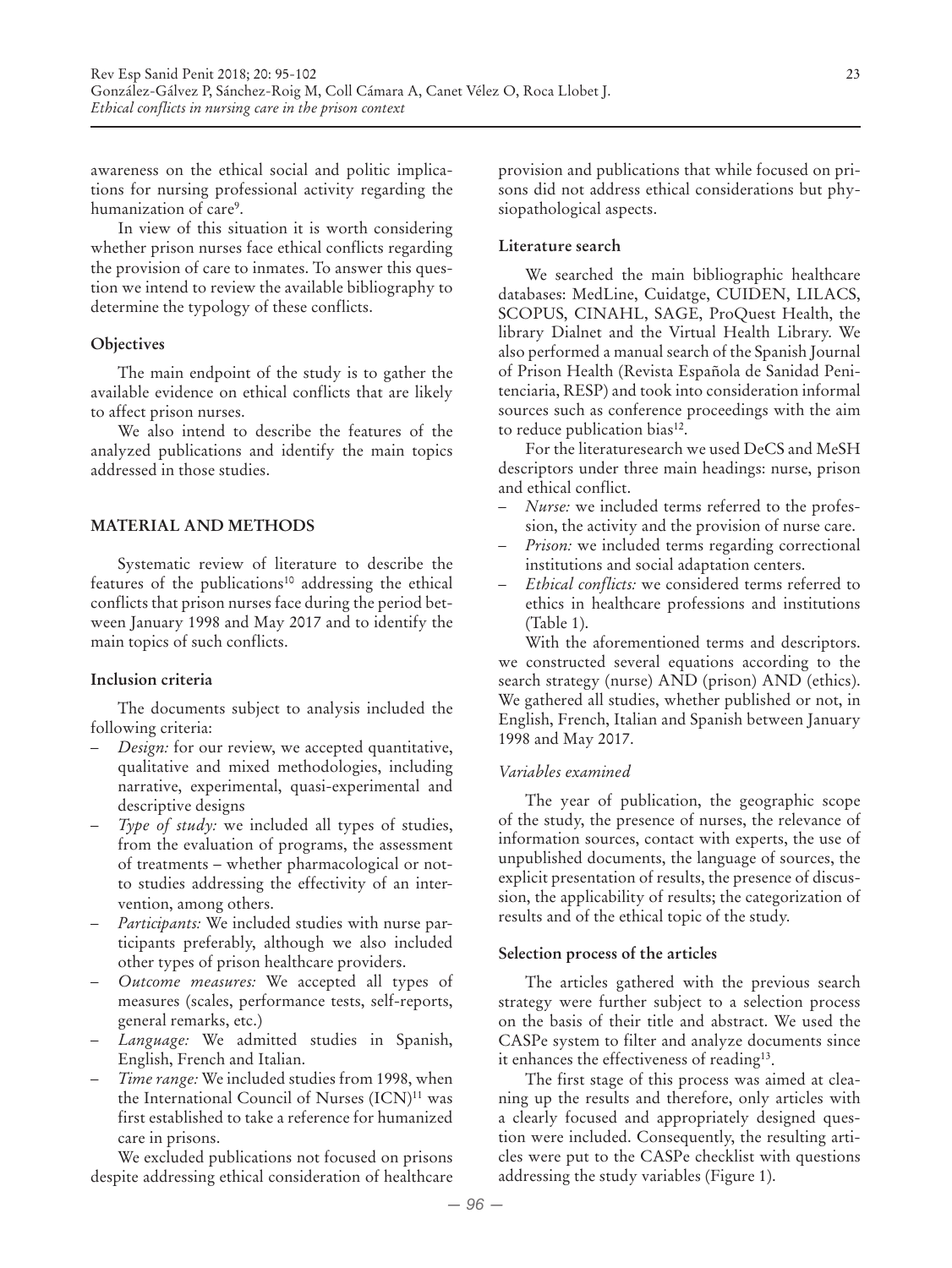The primary search started in September 2016. 167 studies were found, out of which 105 complied with the selection criteria. The reasons to rule out the remaining 62 documents were mainly that the title was not in line with the study topic or that the abstract was incomplete, although eight other studies were also discarded because they were out of time range and 22 that had been doubled.

The 105 articles selected were submitted to a thorough revision based on their abstract to detect whether they offered a clear definition of the problem, the intervention, if results were explicitly provided and we assessed if the design properly matched the raised issue. When this information could not be obtained from the abstract, the whole text was reviewed. 50 studies were eliminated with this selection process: only 55 remained.

A second complementary literature search was performed manually in the Spanish Journal of Prison Health and in conference proceedings. 42 studies were obtained out of which 23 were considered noneligible due to non-compliance with criteria or duplication.

The final 74 documents (55 from the first search and 19 from the second) were subject to complete text analysis based on the CASPe checklist and therefore, 14 were ruled out since they failed to fulfil the analysis criteria. Finally, 60 articles remained for the revision.

## **RESULTS**

Results were provided as a narrative summary since studies with different types of design, measurement tools and focused on different population subgroups.

## **Descriptive analysis of the studies' features**

The study period includes twenty years and we can see how, in this time, the production fluctuates

| keywords                  | Nursing/health care                             | Prision                 | Ethical conflicts          |
|---------------------------|-------------------------------------------------|-------------------------|----------------------------|
| Descriptors<br>in Spanish | Prisiones<br>Enfermeras                         |                         | Conflictos éticos          |
|                           | Enfermera                                       | Instituciones penales   | Ética basada en principios |
|                           | Relaciones enfermera-paciente                   | Centros de readaptación | Ética en las instituciones |
|                           | Atención sanitaria                              | Social                  | De salud                   |
|                           | Atención de enfermería                          | Centros penales         | Ética en enfermería        |
|                           | Cuidados de enfermería                          | Cárceles                | Ética médica               |
|                           | Evaluación de las necesidades                   | Presidios               |                            |
|                           | Prestación de atención de salud                 |                         |                            |
|                           | Atención al paciente                            |                         |                            |
| Descriptors<br>in English | <b>Nurses</b>                                   | Prison                  | Ethics                     |
|                           | Nurse-patient relations                         | Dilemma prisoner        | Ethics, nursing            |
|                           | Community health services                       | Prisoners dilemma       | Ethics, professional       |
|                           | Delivery of health care                         |                         | Ethics committees          |
|                           | Health services                                 |                         | Principle-based ethics     |
|                           | Nursing care                                    |                         |                            |
|                           | Outcome and process assessment<br>(Health care) |                         |                            |
|                           | Patients care team                              |                         |                            |
|                           | Quality indicators health care                  |                         |                            |
|                           | Needs assessment                                |                         |                            |
|                           | American nurses associations                    |                         |                            |
|                           | Care, nursing                                   |                         |                            |
|                           | Management, nursing care                        |                         |                            |

Table 1. DeCS and MeSH thesaurus terms used for the search equation.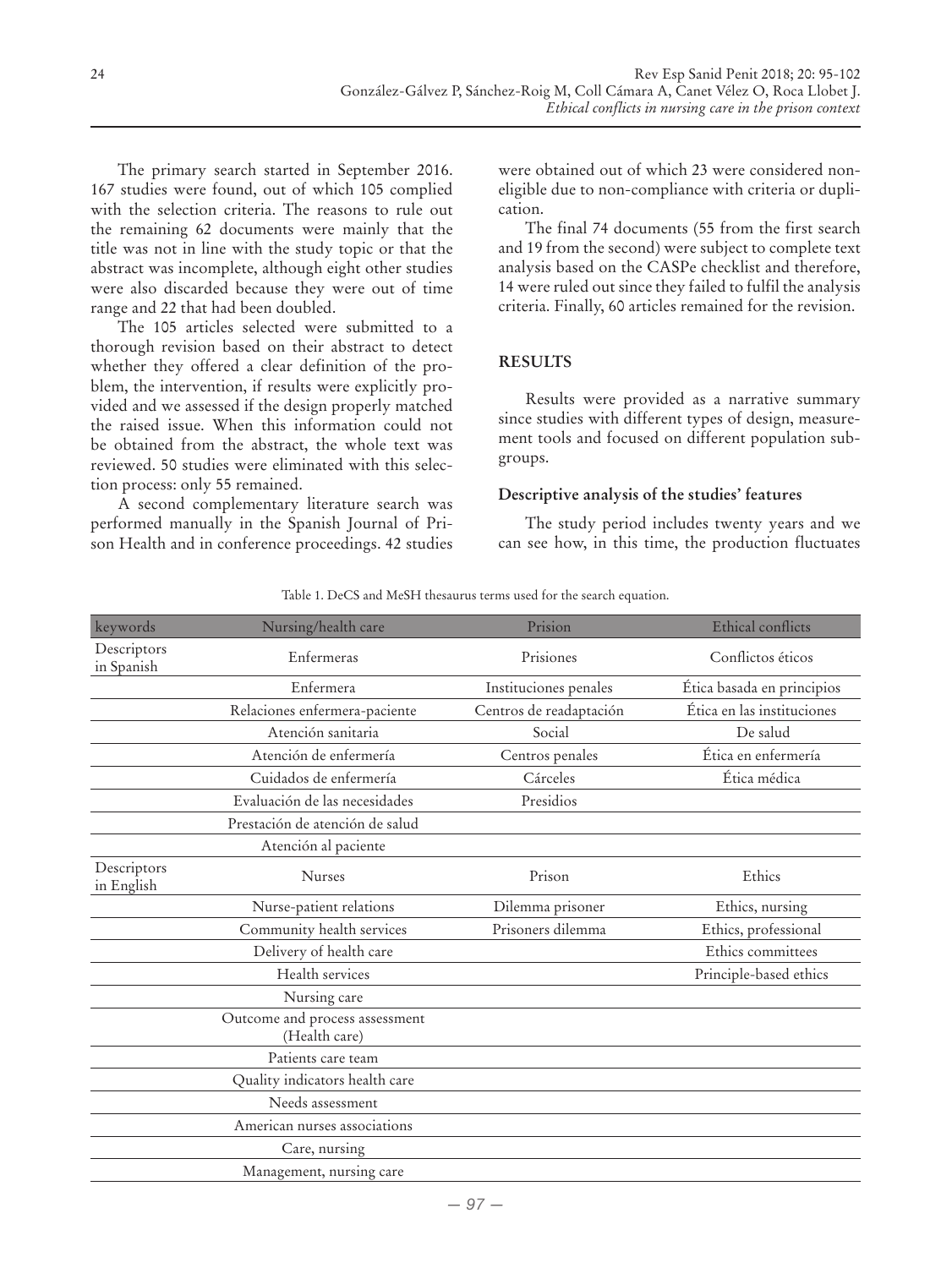with a maximum production rate of 10% in 2007 and 2013 and the lack of publications in 2011. The descriptive analysis shows an average od three publications per year.

With regard to the geographic scope, we can see how 41.7% of them are focused on the United States; 26% on Spain, 16.7% on European countries such as France, Italy and Germany; 5% on Canada and only 3.3% on Australia. 5% of the studies did not specify where it took place.

An important aspect of the analysis has to do with the presence of nurses in the reviewed studies. Over half of the studies (more specifically 51.7%) considered this presence, compared to 45% which did not specify that healthcare providers were nurses or clearly referred to other types of providers and 3.3% of studies which did not clarify this aspect.

To analyze the included bibliography, we have focused on aspects such as the relevance of sources, the language, expert consultation, the use of unpublished documents and the methodological approach of the studies (Table 2).

The analysis of result presentation shows how more commonly these are presented narratively (66.7%), according to the study's main endpoints, which is a correct approach. Numerical data were used to a lesser extent.

We found statistics and graphs (6.7%), theoretical descriptions, classifications in categories and tables (3.3% for each of these presentations), percentages or arguments of a line of research (1.7% for each modality) and last in some studies, we were unable to know this fact (13.3%).

For the analysis of results accuracy, we took confidence intervals and saw that only 6.7% used them while 65% did not whereas 28.3% of studies did not need them. The use of qualitative methodology in some articles is the reason for the lack of confidence intervals. We must also consider that 50.1% of these studies provided a discussion on the basis of results obtained while 49.9% did not.

An important critical point of our analysis refers to the applicability of results. We must ask ourselves whether the results can be incorporated to our



Figure 1. Revision process and obtained results flowchart.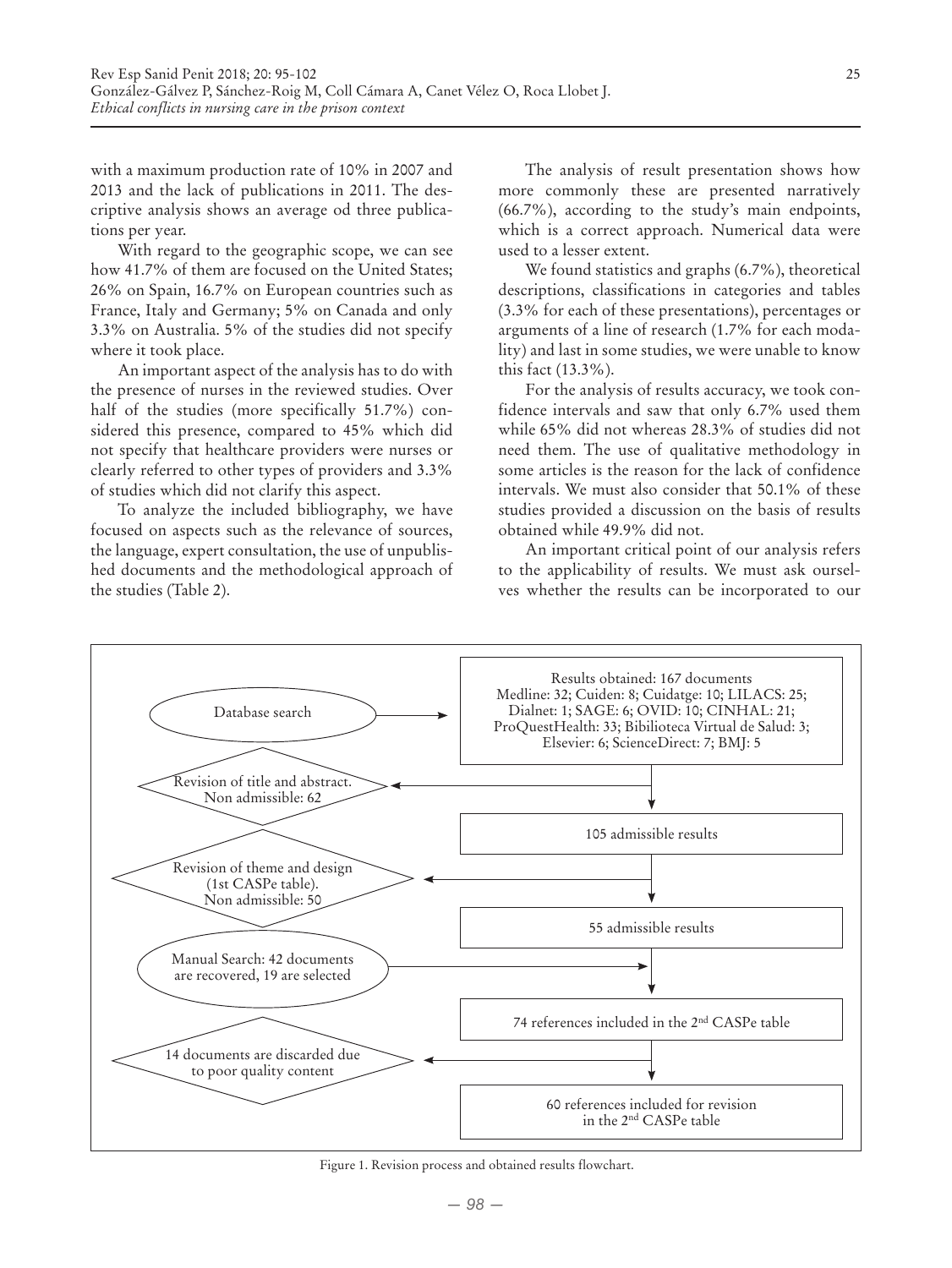everyday activity to improve the quality of care that we provide. Therefore, we take into account whether the individuals in our study are different or similar to those in our area14.

In this sense, we saw that 56.7% of the studies were similar and for 3.3% of them we concluded that although the study population had differences regarding the subjects or the environment, they did not lead to different results and therefore results can be extrapolated.

As far as the categorization of results is concerned, 58.3% of the cases show them jointly while 30% did so partially and in 11.7% of cases this could not be assessed.

In 30% of studies only some partial results were considered: in this context we saw that 13.3% of them focused on assistance-related aspects; 6.7% considered ethical issues, 5% research aspects; 3.3% training results and 1.7% only considered legislative results.

## **Categorization of ethical issues considered in the studies**

The analysis of the results from the selected studies show great variability (see Table 3).

The ethical considerations show that a high proportion (65.1%) focus on research as a need, that should provide a response mainly to the conflicts of ethical treatment in prison or the inmate's benefits.

To a lesser extent (13.3%) studies mainly focus on the negative of inmates/patients to receive treatment or the conflicts leading to hunger strike among them  $(11.7\%)$ .

With regard to other ethical considerations, such as the refusal of inmates to undergo diagnostic tests, voluntary discharge or approaching the topic of organ transplantation, the analysis shows prevalence rates of 3.3% for each of these categories.

For the approach of articles to the concept of gender, we found that only 13.3% of studies did so while 81.7% did not and in 5% of the studies this could not be assessed.

On the immigration of inmates, just 3.3% of studies consider this aspect while 91.7% do not and in 5% this was not considered.

# **DISCUSSION**

This revision shows ongoing interest throughout time on the issue although with low production rates, with a special emphasis on English and Spanish publications.

The explicit presence of nurses together with other healthcare providers shows their active role before the exposed situations, with rigorous actions and the aim to avoid conflict by preserving the right to life and providing physical and psychological care to inmates<sup>15</sup>. Likewise, nurses take part in a system whose main objective is to rehabilitate individuals and ensure maximum protection of health during imprisonment<sup>16</sup>.

With regard to unpublished studies or expert consultation, not including these would lead to an overestimation of the relationship between the study element and the resulting event<sup>17</sup> and most probably, this relates to the fact of not having consulted experts that could have recommended some unpublished studies to minimize this bias and improve the rigor of the project. Therefore, Szklo and Nieto<sup>18</sup> state the need to gather unpublished studies to avoid the publication bias.

Frequently studies only include bibliography in English and their native language 19, yet it is worth considering that language restrictions can lead to a result bias since some relevant studies could be excluded19.

The presentation of results could improve by using numerical data. Therefore, the vast majority of authors recommend a numerical presentation due to its accuracy20. Another significant element is the lack of comparison with other studies or a discussion of findings.

IT is true that experience and analysis skills are needed to make pertinent comments and relate our

| Variable                                | Present $(+)$ | Absent $(-)$ | Unspecified |
|-----------------------------------------|---------------|--------------|-------------|
| Relevance of sources                    | 56.7%         | $36.7\%$     | $6.6\%$     |
| Language of sources, other than English | $26.7\%$      | $66.7\%$     | $6.6\%$     |
| Unpublished documents                   | 10%           | 68%          | 22%         |
| Specifies expert consultation           | 36.6%         | 50%          | 13.4%       |
| Methodological rigour                   | 53.4%         | 11.6%        | 35%         |

#### Table 2. Main features of selected studies.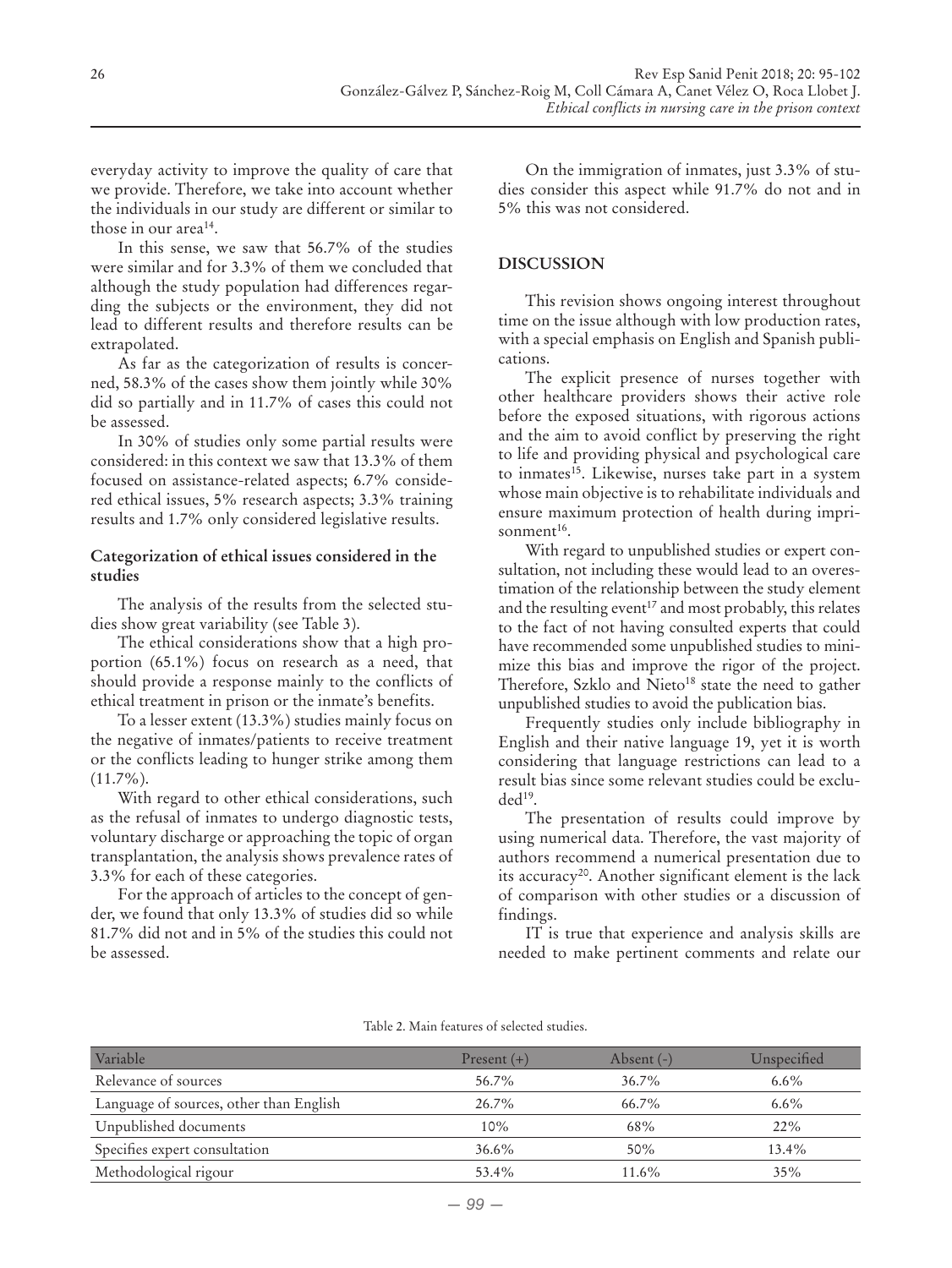| Result categories                                                               | N of studies   |
|---------------------------------------------------------------------------------|----------------|
| Need for ethical training among professionals                                   | 10             |
| Need for further research on increased chronic diseases                         | 8              |
| Palliative care in prison                                                       | 5              |
| Prisoner mental health                                                          | 5              |
| Nursing care and needs of inmates                                               | 4              |
| Prison health prevention for cost reduction                                     | 3              |
| Refusal to treatment and attitude towards death                                 | 3              |
| Improved operating rooms in prison                                              | $\overline{2}$ |
| Prevention of sexual assault in prison                                          | 2              |
| Need for teamwork and cooperation                                               | $\overline{2}$ |
| Rational prescription and evidence-based medicine                               | $\overline{2}$ |
| Ideological freedom of prisoners and professionals                              | $\overline{2}$ |
| Clinical record available for patients                                          | $\overline{2}$ |
| Death and suicide in prison. Administrative responsibility                      | $\overline{2}$ |
| Prison regulations on healthcare                                                | $\overline{2}$ |
| Ethical vulnerability and autonomy                                              | $\overline{2}$ |
| Prison nursing ethics and citizen's perception                                  | 1              |
| Teenage female prisoners and pregnancy as an attempt to improve quality of life | 1              |
| Psychological disorders in prison officers                                      | 1              |
| Organ trasplantation in prisoners                                               |                |

Table 3. Result categories according to the study's ethics main theme.

own results to those of other studies<sup>20</sup>. The studies lacking this can not explain the differences between primary studies, neither critically nor descriptively<sup>21</sup>, and do not provide the necessary arguments to convince the reader<sup>20</sup>. It is wise to remember that the discussion is especially useful to answer uncertain clinical practice issues, to explore new situations and provide potential lines of investigation<sup>22</sup>. Therefore, we believe that there is a great need for discussion in all the studies.

The results of studies play a prominent role in decision-taking. However, not only evidence should be considered but it also the experience of stakeholders, the circumstances surrounding the patient or the specific situation and overall, the applicability of results<sup>23</sup>. Accordingly, over half of the results can be extrapolated to our field of study.

On the other hand, the inclusion of research in everyday practice should provide benefits for users, professionals and institutions in the form of optimized resources and an improved efficiency<sup>24,25</sup>. According to these premises, and taking into account that all healthcare providers are critical consumers of research, the benefits of most studies have been considered positive.

Years ago, Brontons<sup>26</sup> stated that in the search for benefits the implementations of results should not be automatic. He advised on being cautious and acting only after assessing the internal validity of the study. Thus, once completing the analysis of the studies' features we can see the relevant concerns of methodology.

The category of results on ethical issues shows the need for a specific training of providers in line with the proposal of the European Union which recommends that all professionals in this system be trained on ethical competences<sup>15</sup>. IT also shows the need for more thorough research in the prison context, even though there are few nurses dedicated to research and mostly lack the appropriate support<sup>27</sup>.

It is true that the identified categories are not exclusive of specific situations of the imprisoned population, yet we must admit that this is a population who generally speaking, is especially vulnerable and therefore nurses must pay special attention to their rights28 in situations which implicitly are highly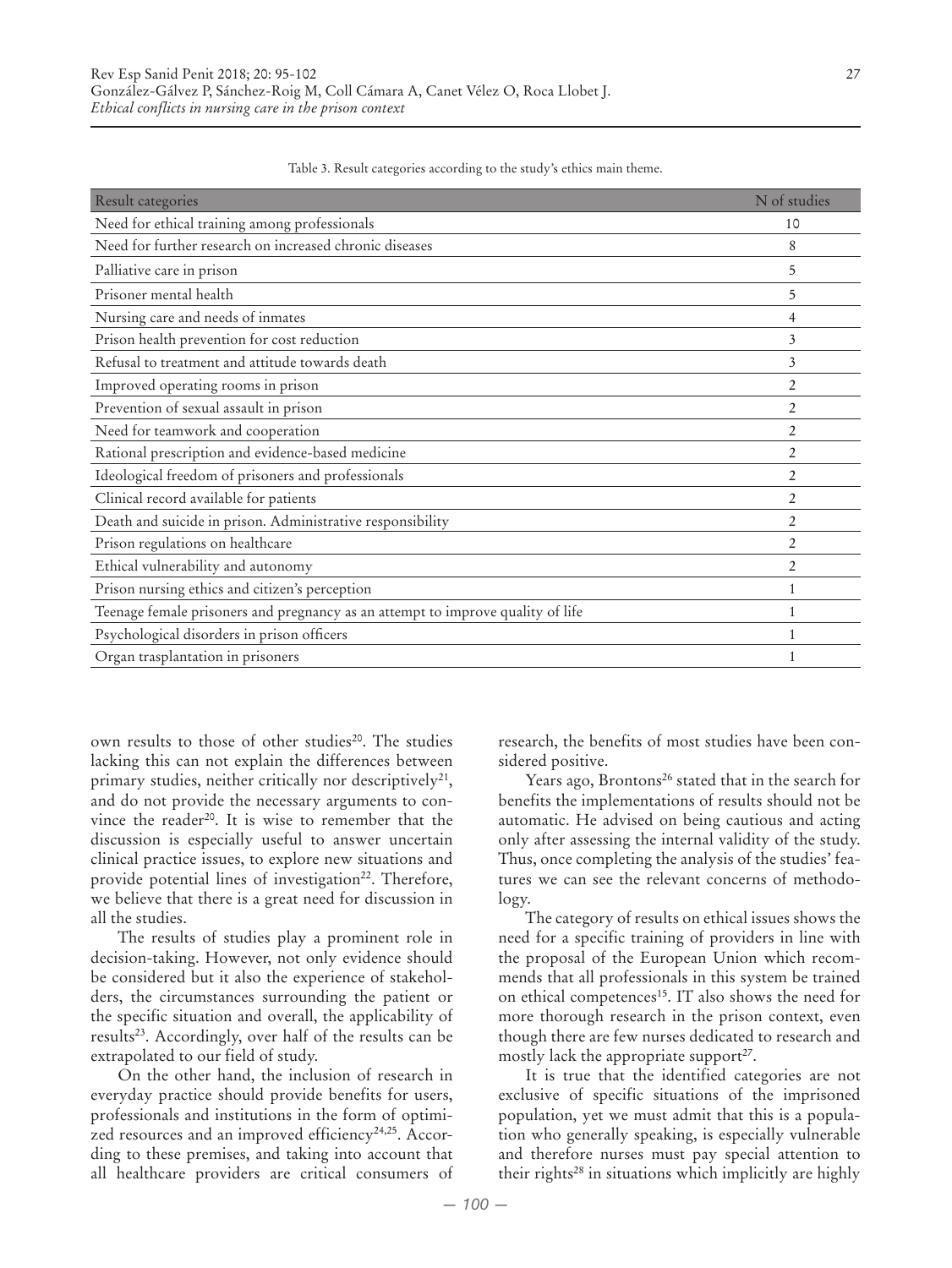complex. Consequently, social and healthcare aspects of the imprisoned population lead to specific and unique needs<sup>29</sup>.

In conclusion, the imprisoned population has the right to a quality care but also to appropriate and complete information, to confidentiality and last, to self-determination<sup>16,30</sup>.

# **CONCLUSIONS**

After the analysis of scientific literature on ethical issues faced by prison nurses, we can conclude that there is a need for more research. We also recommend to consider expert consultation to draft studies as well as including unpublished studies in the bibliography.

Besides, we must ensure the use of comparable results to improve internal validity and the presentation of results in the studies.

We observed a significant correlation between the issues of the studies and their results. It is worth considering the need for further research on the ethical issues that the treatment of inmates entail and on the search for benefits for inmates. These needs relate to some results of the studies we analyzed such as a specific ethical training for prison healthcare providers, the identification of real needs in the imprisoned population or the cooperation between the prison healthcare system and the national health system.

# **CORRESPONDENCE**

Olga Canet Velez Universitat Ramon Llull, Barcelona E-mail: olgacv@blanquerna.url.edu

## **REFERENCES**

- 1. Coll Cámara A. El fenomen de la infermeria penitenciària: una proposta formativa [tesi doctoral]. Barcelona: Universitat Ramon Llull; 2014.
- 2. Zulaika D, Etxeandia P, Bengoa A, Caminos J, Arroyo-Cobo JM. Un nuevo modelo asistencial penitenciario: la experiencia del País Vasco. Rev Esp Sanid Penit. 2012;14:91-8.
- 3. Sánchez-Roig M, Coll Cámara A. La enfermería penitenciaria y su formación. Rev Esp Sanid Penit. 2016;18:110-9.
- 4. Schoenly L, Knox CM, editores. Essential of Correctional Nursing. New York: Springer; 2013.
- 5. Weiskopf CS. Nurses' experience of caring for inmate patients. J Adv Nurs. 2005;49(4):336-43.
- 6. Avilés L, Soto C. Modelos de Enfermería en Unidades de Paciente Crítico: un paso hacia el cuidado avanzado. [Internet]. Enfermería Global. 2014;34: 7 p. [cited 6 Dec 2014]. Available from http://revistas.um.es/eglobal/article/viewFile/eglobal.13.2.181411/160661
- 7. Quintero MT, Gómez M. El cuidado de enfermería significa ayuda. AQUICHAN. 2010;10:8-18. [cited 2 Dec 2014]. Available from: http://www. redalyc.org/articulo.oa?id=74116244002
- 8. Martins JJ, Backes DS, Cardoso RS, Erdmann AL, Albuquerque GL. Resignificando la humanización desde el cuidado en el curso de vivir humano. Rev Enferm UERJ, Río de Janeiro. 2008;16:276- 81. [cited 2 December 2014]. Available from http://www.facenf.uerj.br/v16n2/v16n2a22.pdf
- 9. González-Juárez L, Velandia-Mora AL, Flores-Fernández V. Humanización del cuidado de enfermería. De la formación a la práctica clínica. Rev CONAMED. 2009;14;Supl 1:40-43.
- 10. Whittemore R. Combining evidence in nursing research: methods and implications. Nurs Res. 2005;54:56-62.
- 11. Consejo Internacional de Enfermería. La función de la enfermera en el cuidado a los prisioneros y detenidos (Adopt. en 1998, revis. en 2006 y 2011). [Internet] Ginebra: Consejo Internacional Enfermería. [updated May 2017. Consulted Jun 2017]. Available from https://www.icn.ch/sites/default/ files/inline-files/A13\_Cuidados\_prisioneros\_detenidos-Sp.pdf
- 12. Rothstein HR, Hopewell R, Hopewell S. Grey literature. En: Cooper H, Hedges LV, Valentine JC, editores. The handbook of research synthesis and meta-analysis. 2nd ed. Nueva York: Russell Sage Foundation; 2009:103-25.
- 13. Guirao-Goris JA, Olmedo Salas A, Ferrer Ferrandis E. El artículo de revisión. [Internet]. Rev Iberoam de Enferm Comunit. 2008;1(6): 25 p. [consulted June 2017]. Available from http:// www.uv.es/joguigo/castellano/castellano/Investigacion\_files/el\_articulo\_de\_revision.pdf
- 14. González de Dios J, Buñuel Álvarez JC, Ochoa Sangrador C. La valoración crítica de documentos científicos y su aplicabilidad a la práctica clínica: aspecto clave en la toma de decisiones basada en las mejores pruebas científicas. Evid Pediatr. 2006;2:37.
- 15. Consejo de Europa. Código ético europeo para el personal penitenciario. Barcelona: Trad. Centre d'Estudis Jurídics i Formació Especialitzada.